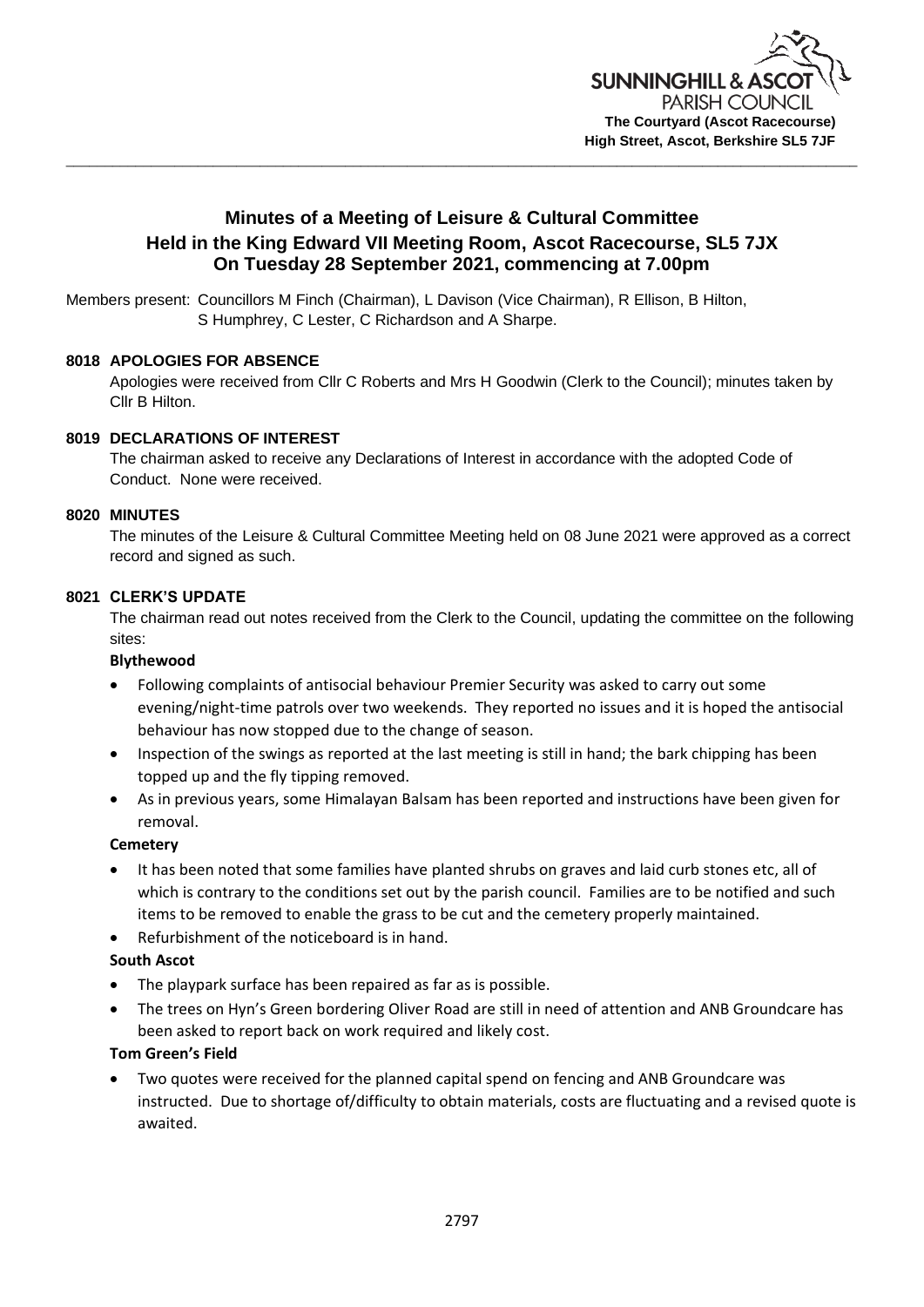# **Victory Fields**

- One quote was obtained for the fencing around the tennis courts Chiltern Sports Contractors Ltd who installed the existing fence. The quote was to replace the existing MUGA court fence and supply & install new gates - £15,864. The clerk is still trying to obtain further quote.
- Pavilion:
	- o Wifi has been sourced and is to be installed in the next two weeks. 1stinview (firm that installed the CCTV system) to attend site on 14 October to reset the CCTV system with new password, with aim of facilitating remote access via the Wifi.
	- o The main external doors and external toilet door are now secured by a chain and padlock as the external locks to the Pavilion cladding doors have deteriorated to the extent they are now unusable. The inner doors are still locked in the usual way. Specialist advice will be required to establish a solution for the cladding doors as their design does not support a standard lock. It was suggested the clerk contact the original suppliers to see if anything can be done about the doors.

## **8022 JUBILEE PARTY IN THE PARK**

- The budget was discussed.
- Costings are needed for the stage and other items.
- Discussion on the format of the day resulted in agreement that the original idea was not viable in terms of length and focus. The possibility of two events was discussed but it was agreed that this would be too much to organise and one event would be sufficient.
- The event will be held on Thursday 02 June 2022 from 5.00pm, finishing with the lighting of the beacon at 9.15pm.
- A working group to be set up to organise events. Volunteers would be requested.

## **8023 HIGH STREET BIN**

Cllr. Davison presented a paper requesting the provision of a large wheelie bin to be sited on the High Street for the disposal of rubbish collected by the litter picking team.

- Cllr Davison set out her proposals to assist the litter collection team, as they were currently working without assistance from RBWM regarding the disposal of the litter.
- Cllr Sharpe informed the committee that Alysse Strachan is now the RBWM contact and Cllr Davison agreed to contact her.
- The siting of the bin is critical and it was decided that it would be placed in the Courtyard outside the parish office, pending agreement from the landowner.
- The cost of hiring the bin would be £500 per annum.
- It was agreed that the parish council would fund the bin for one year.

# **8024 TREE COUNCIL PROJECT**

Cllr Sharpe presented a paper on The Tree Council Network Rail Community Tree Planting grant. The application form has been circulated to councillors.

- Cllr Sharpe has had very positive exploratory talks with the Tree Council.
- Councillors discussed various sites where the environment could be enhanced by the planting of trees/ hedges.
- It was agreed that the PC would engage and enthuse our community under a 'Project Banner' the title of which is yet to be decided.
- Cllr Sharpe, together with the parish clerk, will meet with the Tree Council to further the project.

### **8025 BUDGET**

- The Chairman noted that the Leisure budget should be in by November.
- He stated that we should line items in budget to cover any contingencies which may occur and examine our income streams.